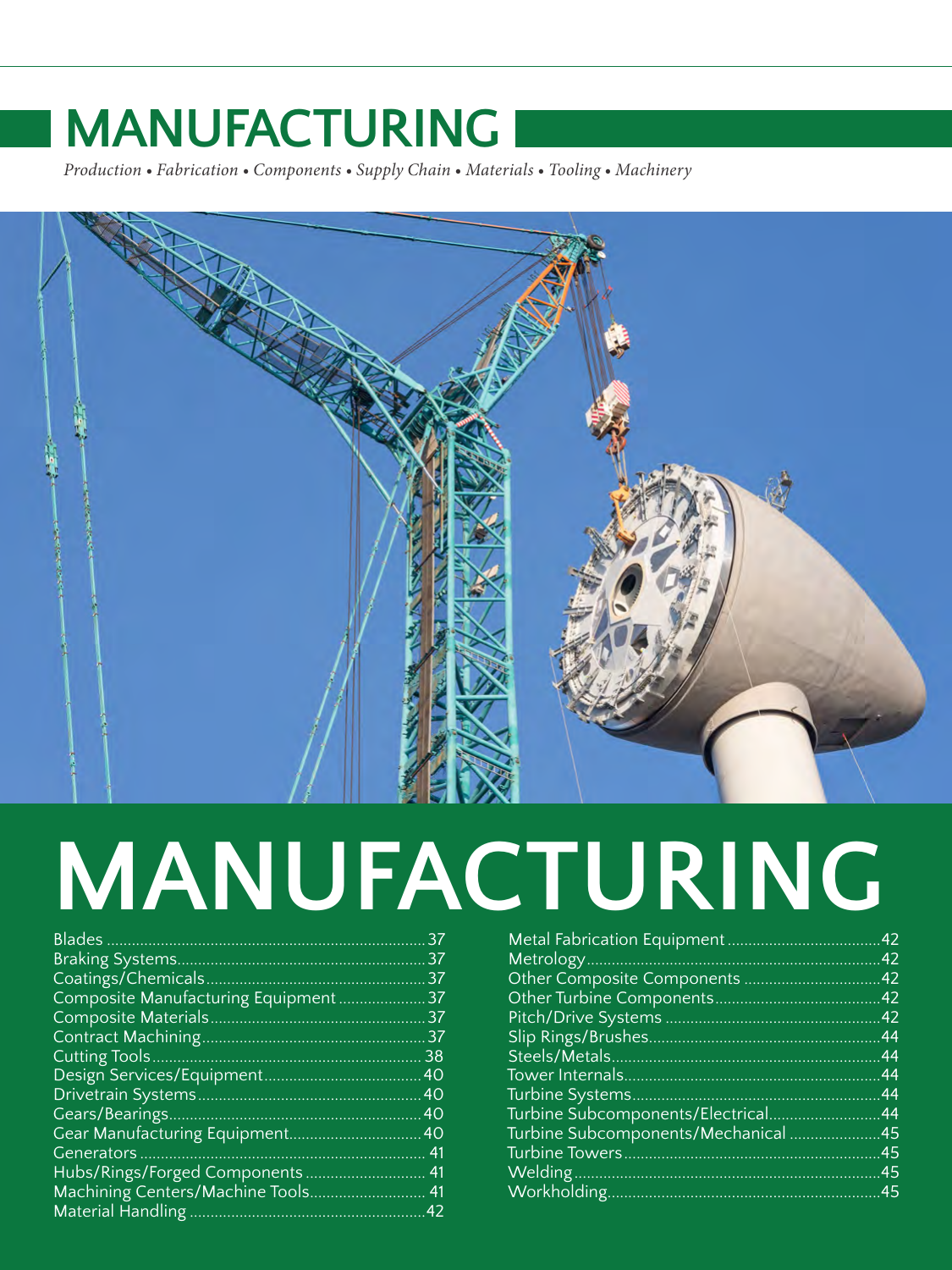#### <span id="page-1-0"></span>**BLADES**

**Blade Dynamics** (504) 662-0100 [www.bladedynamics.com](http://www.bladedynamics.com)

**Collier Research Corporation/ HyperSizer** (757) 825-0000 [www.hypersizer.com](http://www.hypersizer.com)

**LM Wind Power** 45 7984 0000 [www.lmwindpower.com](http://www.lmwindpower.com)

**PCM Molds and Patterns** (418) 883-4009 [www.pcmmolds.com](http://www.pcmmolds.com)

**PH Wind Solutions** (514) 522-6329 [www.phwindsolutions.com](http://www.phwindsolutions.com)

**Solent Composite Systems, Ltd.** 44 1983 2926 02

[www.solentcomposites.com](http://www.solentcomposites.com) **TPI Composites, Inc.** (480) 305-8910

#### [www.tpicomposites.com](http://www.tpicomposites.com) **BRAKING SYSTEMS**

**A&A Manufacturing** (800) 298-2066 [www.gortite.com](http://www.gortite.com)

**Alco Brakes, Inc.** (888) 366-2526 [www.alcobrakes.com](http://www.alcobrakes.com)

**Carlisle Brake and Friction** (440) 528-4000 [www.carlislecbf.com](http://www.carlislecbf.com)

**Kobelt Manufacturing Company, Ltd.** (604) 572-3935 [www.kobelt.com](http://www.kobelt.com)

**Scan-Pac Mfg., Inc.** (888) 880-6388 [www.scanpac.com](http://www.scanpac.com)

**Svendborg Brakes Deutschland** (303) 285-1271 [www.svendborg-brakes.com](http://www.svendborg-brakes.com)

**The Rowland Co.** (800) 925-8824 [www.rowland2.com](http://www.rowland2.com)

**Tribco, Inc.** (216) 486-2000 [www.tribco.com](http://www.tribco.com)

**W.C. Branham, Inc.** (800) 428-1974 [www.wcbranham.com](http://www.wcbranham.com)

### **COATINGS/CHEMICALS**

**American Polywater Corp.** (800) 328-9384 [www.polywater.com](http://www.polywater.com)

**BASF Corporation** (800) 526-1072 [www2.basf.us](http://www2.basf.us)

**Bergolin U.S.A.** 47 95 95 899 0 [www.bergolin.de](http://www.bergolin.de)

**DSI Ventures, Inc.** (903) 526-7577 [www.dsiventures.com](http://www.dsiventures.com)

**Henkel** (800) 562-8483 [www.henkelna.com/windpower](http://www.henkelna.com/windpower) **ITW Futura Coatings** (215) 855-8450 [www.futuracoatings.com](http://www.futuracoatings.com)

**Mankiewicz Coatings LLC** (843) 654-7755 [www.bladerep.com](http://www.bladerep.com)

**Polytech Services Co.** (703) 257-1500 [www.polytechservicescorp.com](http://www.polytechservicescorp.com)

**Sika Corporation** (800) 933-7452 [www.usa.sika.com](http://www.usa.sika.com) **Thermion, Inc.**

(877) 884-3428 [www.thermioninc.com](http://www.thermioninc.com)

#### **COMPOSITE MANUFACTURING EQUIPMENT**

**C.R. Onsrud, Inc.** (800) 638-8185 [www.cronsrud.com](http://www.cronsrud.com)

**Dust Collection Products** (877) 223-2154 [www.dustmuzzle.com](http://www.dustmuzzle.com)

**Dynabrade, Inc.** (800 ) 828-7333 [www.dynabrade.com](http://www.dynabrade.com)

**Exact Dispensing Systems** (207) 563-2299 [www.exactdispensing.com](http://www.exactdispensing.com)

**Frees, Inc.** (800) 978-3733 [www.freesinc.com](http://www.freesinc.com)

**Gerber Technology** (800) 826-3243 [www.gerbertechnology.com](http://www.gerbertechnology.com)

**Global Finishing Systems** (800) 848-8738 [www.globalfinishing.com](http://www.globalfinishing.com)

**Graco, Inc.** (800) 690-2894 [www.graco.com](http://www.graco.com)

**GS Manufacturing** (949) 642-1500 [www.gsmfg.com](http://www.gsmfg.com)

**Ingersoll Machine Tools, Inc.** (815) 987-6000 [www.ingersoll.com](http://www.ingersoll.com)

**Janicki Industries** (888) 856-5143 [www.janicki.com](http://www.janicki.com)

**KMT Robotic Solutions** (508) 634-4301 [www.kmtrobotic.com](http://www.kmtrobotic.com)

**Lectra** (770) 422-8050 [www.lectra.com](http://www.lectra.com)

**M.V.P. Magnum Venus Plastech** (727) 573-2955 [www.mvpind.com](http://www.mvpind.com)

**MAG** (859) 534-4600 [www.mag-ias.com](http://www.mag-ias.com)

**McClean Anderson** (715) 355-3006 [www.mccleananderson.com](http://www.mccleananderson.com) **The Grieve Corporation** (847) 546-8225 [www.grievecorp.com](http://www.grievecorp.com)

**Visioneering, Inc.**  $(586)$  293-1000 [www.vistool.com](http://www.vistool.com)

**Wisconsin Oven Corp.** (262) 642-3938 [www.wisoven.com](http://www.wisoven.com)

#### **COMPOSITE MATERIALS**

**3M** (888) 364-3577 [www.3m.com](http://www.3m.com)

**APCM** (860) 564-7817 [www.prepregs.com](http://www.prepregs.com)

**Ashland Distribution** (859) 815-3333 [www.ashland.com](http://www.ashland.com)

**Baltek, Inc.** (336) 398-1900 [www.corematerials.3acomposites.com](http://www.corematerials.3acomposites.com)

**Cetek Technologies, Inc.** (845) 452-3510 [www.cetektechnologies.com](http://www.cetektechnologies.com)

**Columbia Industrial Products** (541) 607-3655

[www.cipcomposites.com](http://www.cipcomposites.com) **Composites Educational Services**

(719) 487-1795 [www.cescomposites.com](http://www.cescomposites.com) **Composites One LLC**

(888) 999-1835 [www.compositesone.com](http://www.compositesone.com)

**Creative Foam Composite Systems** (810) 629-4149 [www.creativefoam.com](http://www.creativefoam.com)

**DIS-TRAN Wood Products** (318) 448-0274 [www.distran.com](http://www.distran.com)

**Fenner Precision** (716) 833-6900 [www.fennerprecision.com](http://www.fennerprecision.com)

**Fiberglass Recycling Alternatives, LLC** (507) 829-5500

[www.fra-llc.com](http://www.fra-llc.com) **Hadlock Plastics LLC** (440) 466-4876

[www.hadlockplastics.com](http://www.hadlockplastics.com) **Huntsman Corp.**

(281) 719-7400 [www.huntsman.com](http://www.huntsman.com)

**JAMAK Fabrication, Inc.** (800) 543-4747 [www.jamak.com](http://www.jamak.com)

**JSP** (248) 397-3200 [www.jsp.com](http://www.jsp.com)

**Knowlton Technologies LLC** (315) 782-0600 [www.knowlton-co.com](http://www.knowlton-co.com)

**McClarin Plastics, Inc.** (800) 233-3189 [www.mcclarinplastics.com](http://www.mcclarinplastics.com)

**Milliken Tycor** (864) 503-2020 [tycor.milliken.com](http://tycor.milliken.com)

#### **Molded Fiber Glass Companies**

(800) 860-0196 [www.moldedfiberglass.com](http://www.moldedfiberglass.com)

**Nordic Fiberglass, Inc.** (218) 745-5095

[www.nordicfiberglass.com](http://www.nordicfiberglass.com) **Northern Composites**

(603) 926-1910 [www.northerncomposites.com](http://www.northerncomposites.com)

**PPG Industries, Inc.** (800) 648-8160 [www.ppg.com](http://www.ppg.com)

**Saertex U.S.A. LLC** (704) 464-5998 [www.saertex.com](http://www.saertex.com)

**Sintex - Wausaukee Composites** (715) 856-6321 [www.wauscomp.com](http://www.wauscomp.com)

**Schunk Graphite Technology** (888) 560-7744 [www.schunkgraphite.com](http://www.schunkgraphite.com)

**The Gund Company, Inc.** (314) 423-5200 [www.thegundcompany.com](http://www.thegundcompany.com)

**Toho Tenax America, Inc.** (800) 252-3001 [www.tohotenaxamerica.com](http://www.tohotenaxamerica.com)

**Trelleborg Sealing Solutions** (260) 482-4050 [www.tss.trelleborg.com](http://www.tss.trelleborg.com)

**Vectorply Corp.** (800) 577-4521 [www.vectorply.com](http://www.vectorply.com)

**Zoltek Corp.** (314) 291-5110 [www.zoltek.com](http://www.zoltek.com)

#### **CONTRACT MACHINING**

**A.J. Rose Manufacturing Company** (440) 934-7700 [www.ajrose.com](http://www.ajrose.com)

**Anchor Fabrication** (800) 635-0386 [www.anchorfabrication.com](http://www.anchorfabrication.com)

**Astro Machine Works, Inc.** (717) 738-4281 [www.astromachineworks.com](http://www.astromachineworks.com)

**Atcam, Inc.** (920) 766-7880 [www.atcam.org](http://www.atcam.org)

**Barnes Manufacturing** (319) 377-3442 [www.barnesmfg.com](http://www.barnesmfg.com)

**Bedford Machine and Tool, Inc.** (800) 264-1948 [www.bedfordmachine.com](http://www.bedfordmachine.com)

**Blackhawk Engineering Inc.** (319) 266-2681 [www.blackhawkengineering.com](http://www.blackhawkengineering.com)

**Cast-Fab Technologies** (513) 758-1000 [www.cast-fab.com](http://www.cast-fab.com)

**Cincinnati, Inc.** (513) 367-7100 [www.e-ci.com](http://www.e-ci.com)

**Diversified Machine Components** (440) 942-5701 [www.diversifiedmc.com](http://www.diversifiedmc.com)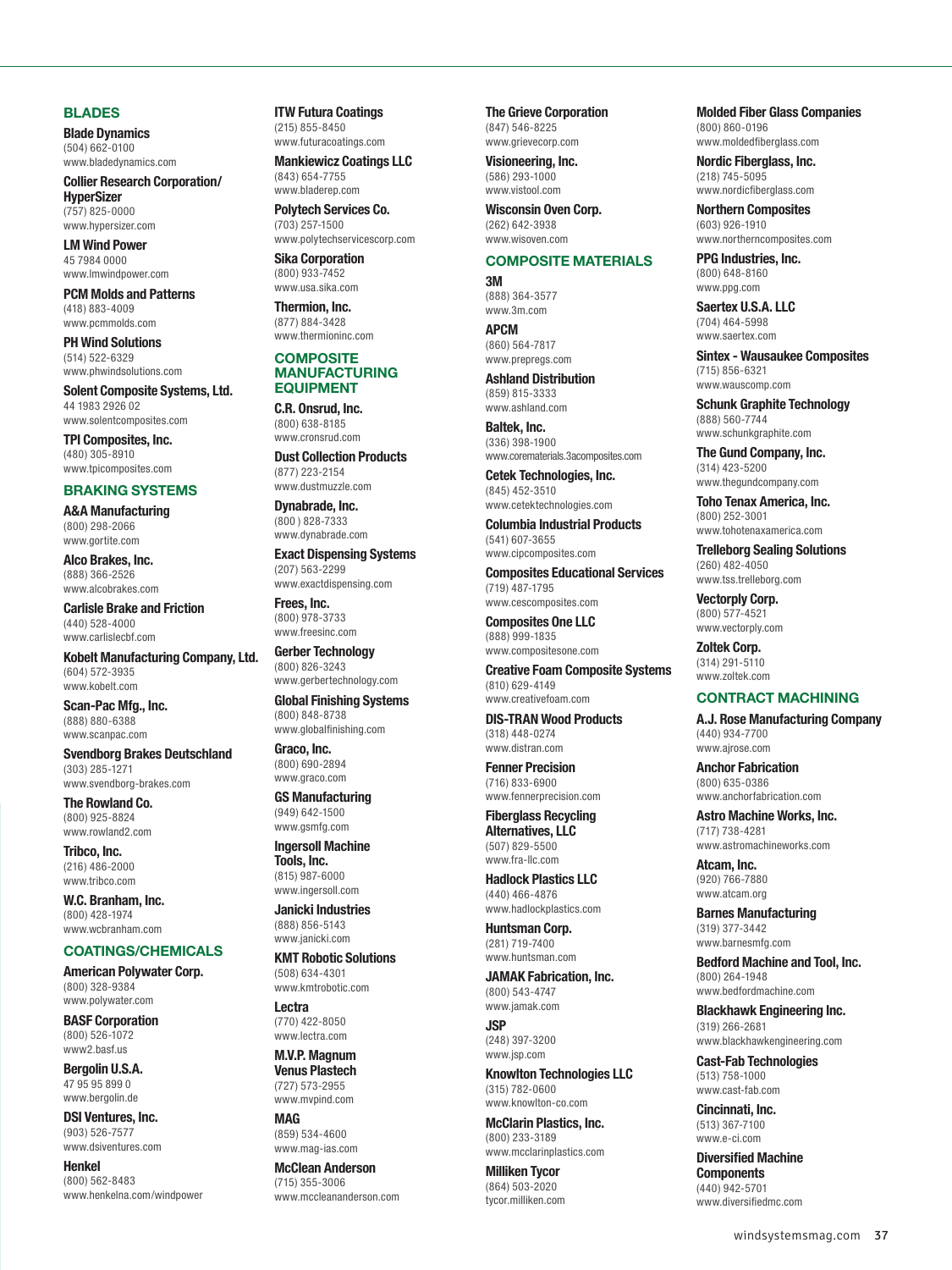<span id="page-2-0"></span>**EIMCO, Inc.** (563) 744-9292 [www.eimcoinc.com](http://www.eimcoinc.com)

**Elektro Assemblies** (800) 309-5431 [www.elektroassemblies.com](http://www.elektroassemblies.com)

**Elixir Industries** (800) 421-1942 [www.elixirind.com](http://www.elixirind.com)

**Forest City Gear** (815) 623-2168 [www.fcgear.com](http://www.fcgear.com)

**G.E. Mathis Co.** (773) 586-3800 [www.gemathis.com](http://www.gemathis.com)

**Global Finishing Solutions** (800) 848-8738 [www.globalfinishing.com](http://www.globalfinishing.com)

**GMT Corporation** (800) 258-4648 [www.gmtcorporation.com](http://www.gmtcorporation.com)

**Industrial Sales & Manufacturing** (814) 833-9876 [www.ismerie.com](http://www.ismerie.com)

**Metalade NY, Inc.** (585) 424-3260 [www.metalade.com](http://www.metalade.com)

**MG Machine, Inc.** (816) 331-8886 [www.mgmachine.com](http://www.mgmachine.com) **Plessitech** (819) 362-6315 [www.plessitech.com](http://www.plessitech.com)

**Plexus** (920) 722-3451 [www.plexus.com](http://www.plexus.com)

**Precise Tool & Manufacturing** (585) 247-0700 [www.precisetool.com](http://www.precisetool.com)

**Prototech Laser, Inc.** (586) 598-6900 [www.ptlaser.com](http://www.ptlaser.com)

**Roberts Automatic** (800) 879-9837 [www.robertsautomatic.com](http://www.robertsautomatic.com)

**Romi Industrias** (859) 647-7566 [www.romiusa.com](http://www.romiusa.com)

**Sotek, Inc./Belrix Industries** (716) 821-5961 [www.sotek.com](http://www.sotek.com)

**Spartanburg Stainless Products** (864) 585-5211 [www.ssprod.com](http://www.ssprod.com)

**Stillwater Technologies, Inc.** (937) 440-2500 [www.stlwtr.com](http://www.stlwtr.com)

**Technical Die-Casting, Inc.** (800) 525-3168 [www.tech-die-casting.com](http://www.tech-die-casting.com)

#### **TNE International LLC** (248) 299-1920 [www.tneintl.com](http://www.tneintl.com)

**U.S. Axle, Inc.** (610) 323-3800 [www.usaxle.com](http://www.usaxle.com)

**Utica Enterprises** (586) 726-4300 [www.uticaenterprises.com](http://www.uticaenterprises.com)

**CUTTING TOOLS**

**Brubaker Tool** (800) 522-8665 [www.brubakertool.com](http://www.brubakertool.com)

**Dauphin Precision Tool, LLC** (800) 682-8832 [www.fastcut.com](http://www.fastcut.com)

**Eastman Machine Co.** (716) 856-2200 [www.eastmancuts.com](http://www.eastmancuts.com)

**Emuge Corp.** (800) 323-3013 [www.emuge.com](http://www.emuge.com)

**Fastcut Tool** (800) 682-8832 [www.fastcut.com](http://www.fastcut.com)

**Hermes Abrasives** (800) 464-8314 [www.hermesabrasives.com](http://www.hermesabrasives.com)

**Ingersoll Cutting Tools** (815) 387-6600 [www.ingersoll-imc.com](http://www.ingersoll-imc.com)

# **Towering** Above The **Competition**

Jason Fohr **Business Development Wind Industry** (0) 615-256-6030 (C) 615-424-2154 www.jfohr@itl-Ilc.com



Toll Free: +1 (866) 624-8309 • [www.itl-llc.com](http://www.itl-llc.com) **The International** 

International Tower Lighting, LLC is changing the way wind turbines are lit. The IFH-1710 is a complete modular obstruction lighting solution housed in a sleek aluminum and acrylic flash head designed specifically for the wind industry. ITL also offers replacement parts for most major obstruction light manufacturers. Call Jason Fohr today to discuss your current or future lighting needs.

## IRONCLAD GROUT SLEEVES *INTRODUCING*



- · Grout Sleeves are More Effective in Protecting Bolts from Grout
- · Saves Labor Enhances Safety – No More Cutting Foam
- · Displace Almost No Grout, Resulting in a Considerably Stronger Foundation



800.359.0372 [JWBRUCE@NTCWIND.COM](mailto:JWBRUCE@NTCWIND.COM?subject=Referred by Wind Systems) [NTCWIND.COM](http://NTCWIND.COM)

**Call to inquire about our special limited time pricing!**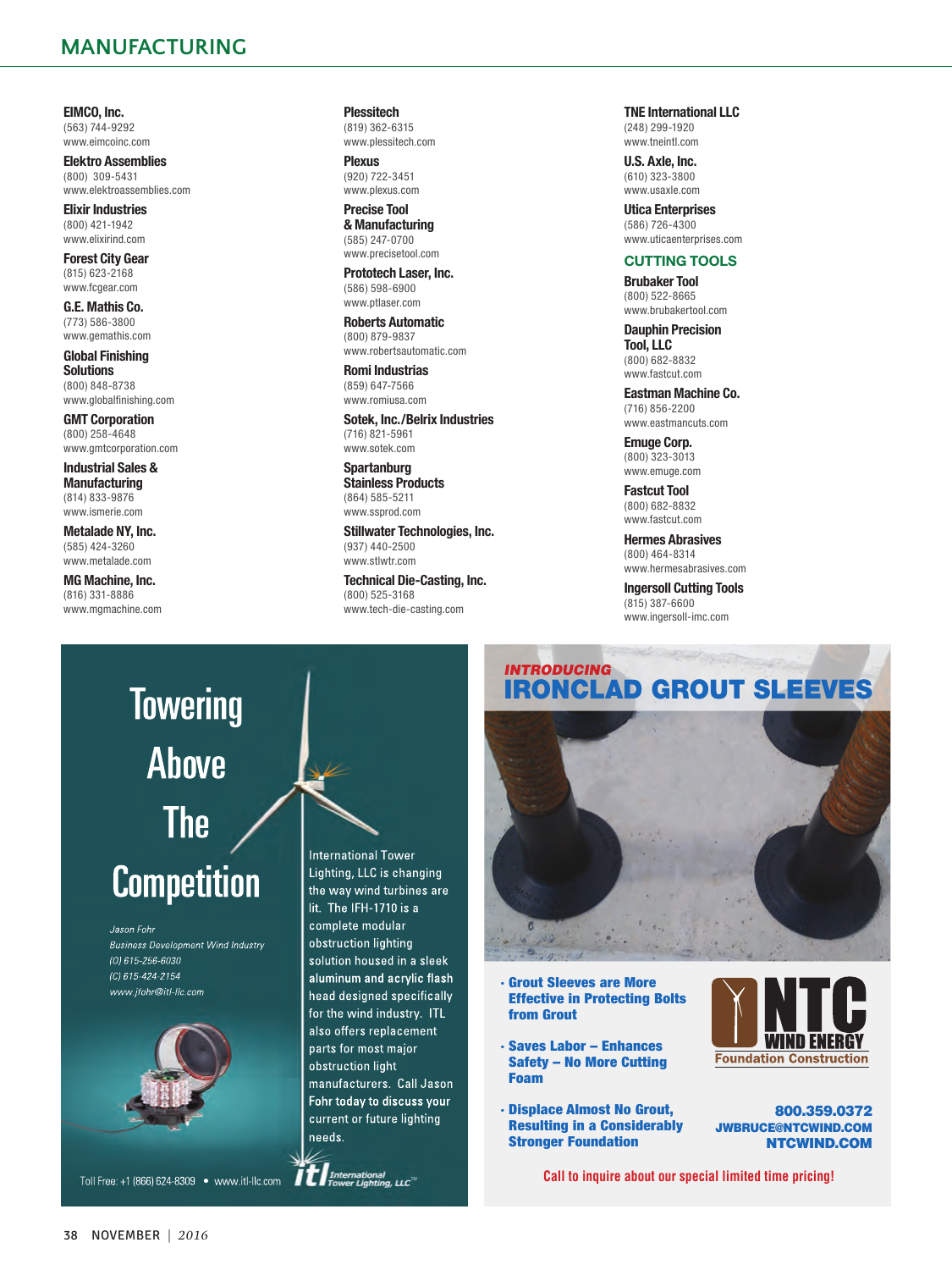<span id="page-3-0"></span>**Iscar Metals, Inc.** (817) 258-3200 [www.iscarmetals.com](http://www.iscarmetals.com)

**Sandvik Coromant** (800) 726-3845 [www.sandvik.coromant.com](http://www.sandvik.coromant.com)

**Seco Tools** (248) 528-5200 [www.secotools.com](http://www.secotools.com)

**Walter U.S.A.** (800) 945-5554 [www.walter-tools.com](http://www.walter-tools.com)

#### **DESIGN SERVICES/ EQUIPMENT**

**CD-adapco** (631) 549-2300 [www.cd-adapco.com](http://www.cd-adapco.com)

**DARcorporation** (785) 832-0434 [www.darcorp.com](http://www.darcorp.com)

**DNV GL** (206) 387-4200 [www.dnvusa.com](http://www.dnvusa.com)

**Greenward Technologies, Inc.** (512) 331-0386 [www.greenward-technologies.com](http://www.greenward-technologies.com)

**Intertek** (800) 967-5352 [www.intertek.com/wind](http://www.intertek.com/wind)

**M4 Engineering** (562) 981-7797 [www.m4-engineering.com](http://www.m4-engineering.com)

**Real Gas And Electric Co.** (707) 694-2345 [www.realgasandelectric.com](http://www.realgasandelectric.com)

**Romax Technology** 44 1159518800 [www.romaxtech.com](http://www.romaxtech.com)

**S&C Electric Co.** (773) 338-1000 [www.sandc.com](http://www.sandc.com)

#### **DRIVETRAIN SYSTEMS**

**CENTA Corp.** (630) 236-3500 [www.centa.info](http://www.centa.info)

**Fusion, Inc.** (713) 691-6547 [www.fusionhouston.com](http://www.fusionhouston.com)

**Goldwind USA Inc.** (312) 948-8050 [www.goldwindamerica.com](http://www.goldwindamerica.com)

**Leeson Electric** (800) 563-0949 [www.leeson.com](http://www.leeson.com)

**The Switch Controls and Converters** (603) 886-9010 [www.theswitch.com](http://www.theswitch.com)

**Winergy Group** (847) 531-7400 [www.winergy-group.com](http://www.winergy-group.com)

**ZF Services North America** (734) 416-6200 [www.zf.com/windenergy](http://www.zf.com/windenergy)

#### **GEARS/BEARINGS**

**ABX Distributing** (713) 957-1700 [www.abxbearings.com](http://www.abxbearings.com) **Aerocom Industries** (303) 776-4300 [www.aerocom-industries.com](http://www.aerocom-industries.com)

**American Roller Bearing Co.** (828) 624-1460 [www.amroll.com](http://www.amroll.com)

**Applied Industrial Technologies** (216) 426-4000 [www.applied.com](http://www.applied.com)

**Atlantic Custom Bearings** (305) 592-4404 [www.atlantic-bearing.com](http://www.atlantic-bearing.com)

**B&R Machine and Gear** (800) 238-0651 [www.brgear.com](http://www.brgear.com)

**Bartlett Bearing Company, Inc.** (800) 523-3382 [www.bartlettbearing.com](http://www.bartlettbearing.com)

**Belgen, Inc.** (819) 477-2434 [www.belgen.net/en](http://www.belgen.net/en)

**Carnes-Miller Gear** (800) 273-6814 [www.cmgear.com](http://www.cmgear.com)

**Chalmers & Kubeck** (610) 494-4300 [www.candk.com](http://www.candk.com)

**Cincinnati Gearing Systems** (513) 527-8634 [www.cincinnatigearingsystems.com](http://www.cincinnatigearingsystems.com)

**Cinetic Landis** (301) 797-3400 [www.fivesgroup.com](http://www.fivesgroup.com)

**Cleveland Gear Co.** (800) 423-3169 [www.clevelandgear.com](http://www.clevelandgear.com)

**Columbia Gear Corp.** (320) 356-7301 [www.columbiagear.com](http://www.columbiagear.com)

**Concast Metals** (724) 538-4000 [www.concast.com](http://www.concast.com)

**Consolidated Bearings Co.** (973) 539-8300 [www.consbrgs.com](http://www.consbrgs.com)

**Emerson Bearing** (800) 225-4587 [www.emersonbearing.com](http://www.emersonbearing.com)

**Federal Gear** (440) 946-4327 [www.federalgear.com](http://www.federalgear.com)

**Forest City Gear** (815) 623-2168 [www.fcgear.com](http://www.fcgear.com)

**Glebus Alloys LLC U.S.A.** (330) 867-9999 [www.glebusalloys.com](http://www.glebusalloys.com)

**Havlik Gear** (519) 624-6240 [www.havlikgear.com](http://www.havlikgear.com)

**Horsburgh & Scott Co.** (800) 424-6514

[www.horsburgh-scott.com](http://www.horsburgh-scott.com) **Ideal Gear & Machine** 

**Works, Inc.** (604) 952-4327 [www.idealgearworks.com](http://www.idealgearworks.com) **IMO Energy GmbH & Co. KG** (843) 695-6200 [www.goimo.com](http://www.goimo.com)

**ISC Companies** (800) 627-9434 [www.isccompanies.com](http://www.isccompanies.com)

**Kaydon** (800) 286-6274 [www.kaydonbearings.com](http://www.kaydonbearings.com)

**Kaman Industrial Technologies** (800) 526-2626 [www.kamandirect.com](http://www.kamandirect.com)

**Kowalski Heat Treating** (216) 631-4411 [www.khtheat.com](http://www.khtheat.com)

**Li Gear, Inc.** (630) 226-1688 [www.ligear.com](http://www.ligear.com)

**Maguire Technologies** (978) 462-0701 [www.maguiretech.com](http://www.maguiretech.com)

**Midpoint Bearing** (909) 391-1466 [www.midpointbearing.com](http://www.midpointbearing.com)

**Milwaukee Gear** (414) 962-3532 [www.milwaukeegear.com](http://www.milwaukeegear.com)

**Motion Industries** (800) 526-9328 [www.motionindustries.com](http://www.motionindustries.com)

**New Way Air Bearings** (610) 494-6700 [www.newwayairbearings.com](http://www.newwayairbearings.com)

**NTN Bearing Corp.** (800) 323-2358 [www.ntnamerica.com](http://www.ntnamerica.com)

**Oerlikon Fairfield** (765) 772-4000

[www.oerlikon.com/fairfield](http://www.oerlikon.com/fairfield) **Overton Chicago Gear** (630) 543-9570 [www.oc-gear.com](http://www.oc-gear.com)

**Powertrain Technologies** (336) 722-0064 [www.powertraintechnologies.com](http://www.powertraintechnologies.com)

**Raycar** (815) 874-3948 [www.raycargear.com](http://www.raycargear.com)

**Ritbearing Corp.** (800) 431-1980 [www.ritbearing.com](http://www.ritbearing.com)

**Romax Technology, Inc.** (248) 250-7691 [www.romaxtech.com](http://www.romaxtech.com)

**Rotek, Inc.** (800) 221-8043 [www.rotek-inc.com](http://www.rotek-inc.com)

**R.P. Machine Enterprises, Inc.** (704) 872-8888 [www.rpmachine.com](http://www.rpmachine.com)

**Simrit** (866) 274-6748 [www.simrit.com](http://www.simrit.com)

**SKF U.S.A., Inc.** (215) 513-4400 [www.skf.com/us](http://www.skf.com/us)

**The Gear Works Seattle, Inc.** (206) 762-3333 [www.thegearworks.com](http://www.thegearworks.com)

**The Timken Co.** (330) 438-3000 [www.timken.com](http://www.timken.com)

**Vancouver Gear** (877) 888-3111 [www.vangear.com](http://www.vangear.com)

**Wittenstein** (888) 534-1222 [www.wittenstein-us.com](http://www.wittenstein-us.com)

**Zero-Max** (800) 533-1731 [www.zero-max.com](http://www.zero-max.com)

**ZF Wind Power LLC** (770) 297-4031 [www.zf.com](http://www.zf.com)

#### **GEAR MANUFACTURING EQUIPMENT**

**Bourn & Koch** (815) 965-4013 [www.bourn-koch.com](http://www.bourn-koch.com)

**Drake Manufacturing** (330) 847-7291 [www.drakemfg.com](http://www.drakemfg.com)

**Excel Gear** (815) 623-3414 [www.excelgear.com](http://www.excelgear.com)

**German Machine Tools of America** (734) 973-7800

[www.gmtamerica.com](http://www.gmtamerica.com)

**Gleason Corporation** (585) 473-1000 [www.gleason.com](http://www.gleason.com)

**Havlik International Machinery, Inc.** (519) 624-6240

[www.havlikinternational.com](http://www.havlikinternational.com)

**Hofler USA** (908) 996-6922 [www.hofler.com](http://www.hofler.com)

**Junker Group** (847) 488-0406 [www.junker-group.com](http://www.junker-group.com)

**KAPP Technologies** (303) 447-1130 [www.kapp-usa.com](http://www.kapp-usa.com)

**Koepfer America, LLC** (847) 931-4121 [www.koepferamerica.com](http://www.koepferamerica.com)

**Mitsubishi Heavy Industries America** (248) 669-6136 [www.mitsubishigearcenter.com](http://www.mitsubishigearcenter.com)

**New England Gear** (860) 223-7778 [www.newenglandgear.com](http://www.newenglandgear.com)

**R.P. Machine Enterprises, Inc.** (704) 872-8888 [www.rpmachine.com](http://www.rpmachine.com)

**Reishauer** (847) 888-3828 [www.reishauer.com](http://www.reishauer.com)

**Star SU LLC** (847) 649-1450 [www.star-su.com](http://www.star-su.com)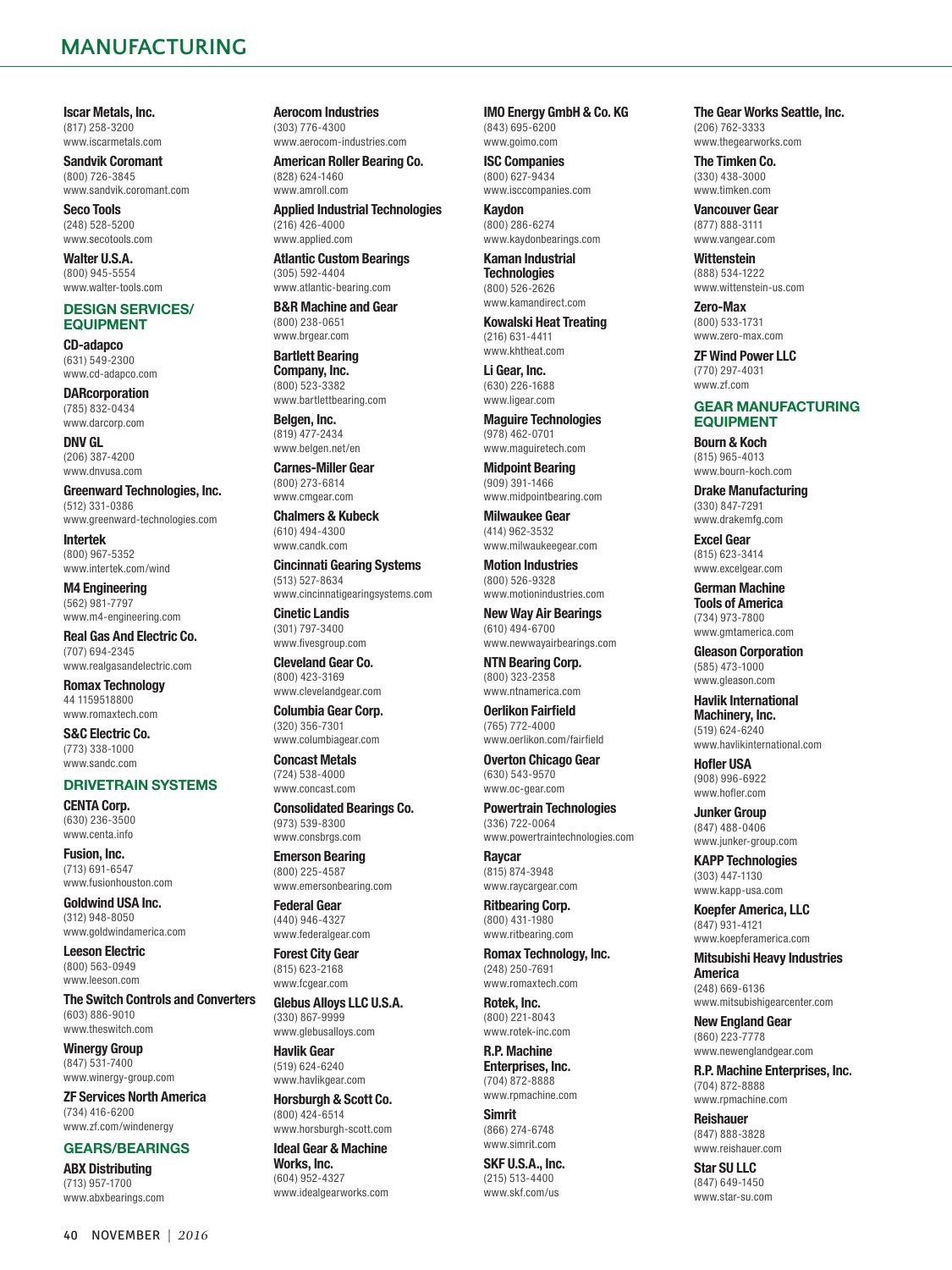<span id="page-4-0"></span>**Wenzel/Xspect Solutions, Inc.** (248) 295-4300 [www.xspectsolutions.com](http://www.xspectsolutions.com)

#### **GENERATORS**

**Clifford Power Systems, Inc.** (800) 324-0066 [www.cliffordpower.com](http://www.cliffordpower.com)

**Hitachi America, Ltd.** (800) 448-2244 [www.hitachi-america.us](http://www.hitachi-america.us)

**Ingeteam** (414) 934-4100 [www.ingeteam.com](http://www.ingeteam.com)

**Lectrus** (423) 894-9268 [www.lectrus.com](http://www.lectrus.com)

**Leroy Somer** (314) 553-2683 [www.leroysomer.com](http://www.leroysomer.com)

**Lubbock Electric Company, Inc.** (806) 744-2336 [www.lubbockelectric.com](http://www.lubbockelectric.com)

**Magnetek, Inc.** (800) 288-8178 [www.magnetek.com](http://www.magnetek.com)

**Quality Control Corp.** (708) 887-5400 [www.qccorp.com](http://www.qccorp.com)

**Sicme Motori SpA** 39 114076311 [www.sicmemotori.com](http://www.sicmemotori.com) **The Switch Controls and Converters** (603) 886-9010 [www.theswitch.com](http://www.theswitch.com)

#### **HUBS/RINGS/FORGED COMPONENTS**

**Ajax Rolled Rings** (803) 684-3133 [www.ajaxring.com](http://www.ajaxring.com)

**ATI Casting Service** (219) 362-1000 [www.atimetals.com](http://www.atimetals.com)

**CAB, Inc.** (800) 241-7311 [www.cabinc.com](http://www.cabinc.com)

**Canton Drop Forge** (330) 477-4511 [www.cantondropforge.com](http://www.cantondropforge.com)

**Castech Metallurgy** (418) 338-3171 [www.castechinc.com](http://www.castechinc.com)

**Charles E. Larson & Sons, Inc.** (773) 772-9700 [www.larsonforge.com](http://www.larsonforge.com)

**Clifford-Jacobs Forging Co.** (217) 352-5172 [www.clifford-jacobs.com](http://www.clifford-jacobs.com)

**Concast Metals** (800) 626-7071 [www.concast.com](http://www.concast.com)

**Ellwood Group, Inc.** (724) 752-3680 [www.elwd.com](http://www.elwd.com)

**Hodge Foundry** (724) 588-4100 [www.hodgefoundry.com](http://www.hodgefoundry.com)

**Kocsis Brothers Machine** (708) 597-8110 [www.kocsisbros.com](http://www.kocsisbros.com)

**Lufkin Industries, Inc.** (936) 634-2211 [www.lufkin.com](http://www.lufkin.com)

**McInnes Rolled Rings** (814) 459-4495 [www.mcinnesrolledrings.com](http://www.mcinnesrolledrings.com)

**Metro Machine Works, Inc.** (734) 941-4571 [www.metromachineworks.net](http://www.metromachineworks.net)

**Milko Tool & Die** (402) 345-2923 [www.milkoinc.com](http://www.milkoinc.com)

**Romark Industries, Inc.** (440) 333-5480 [www.machined-castings.com](http://www.machined-castings.com)

**Sorel Forge Co.** (800) 363-5540 [www.sorelforge.com](http://www.sorelforge.com)

**Stafford Manufacturing Co.** (978) 657-8000 [www.staffordmfg.com](http://www.staffordmfg.com)

**Walker Forge** (414) 223-2000 [www.walkerforge.com](http://www.walkerforge.com) **Willman Industries** (920) 668-8526

[www.willmanind.com](http://www.willmanind.com)

#### **MACHINING CENTERS/ MACHINE TOOLS**

**AFC-Holcroft** (248) 624-8191 [www.afc-holcroft.com](http://www.afc-holcroft.com)

**DMG MORI/SEIKI** (847) 593-5400 [www.dmgmori-usa.com](http://www.dmgmori-usa.com)

**Haas Automation, Inc.** (805) 278-1800 [www.haascnc.com](http://www.haascnc.com)

**Hardinge** (800) 843-8801 [www.hardingeus.com](http://www.hardingeus.com)

**Junker Group** (847) 488-0406 [www.junker-group.com](http://www.junker-group.com)

**Makino Machine Tool** (800) 552-3288 [www.makino.com](http://www.makino.com)

**Mazak Corp.** (859) 342-1700 [www.mazakusa.com](http://www.mazakusa.com)

**Methods Machine Tools, Inc.** (877) 668-4262 [www.methodsmachine.com](http://www.methodsmachine.com)

**Nitrex Metals** (877) 335-7191 [www.nitrex.com](http://www.nitrex.com)



## **Connect** | **Gain** | **Accelerate** | **Leverage**

• **This year's Leadership Forum will focus on:**

- **Expanding the Conversation about the Maturing** Renewables Industry
- Energy Markets Education
- Enhancing Your Skills to Continue Growing Your Career

**Don't miss out! Join us November 14-15, 2016**

**GE Energy** 

*Co-located with the AWEA Fall Symposium Hyatt Regency Hill Country Resort & Spa, San Antonio, TX*

**More information online at: [womenofwindenergy.org/leadership-forum](http://womenofwindenergy.org/leadership-forum)**





 [windsystemsmag.com](http://windsystemsmag.com) 41

DNV GL

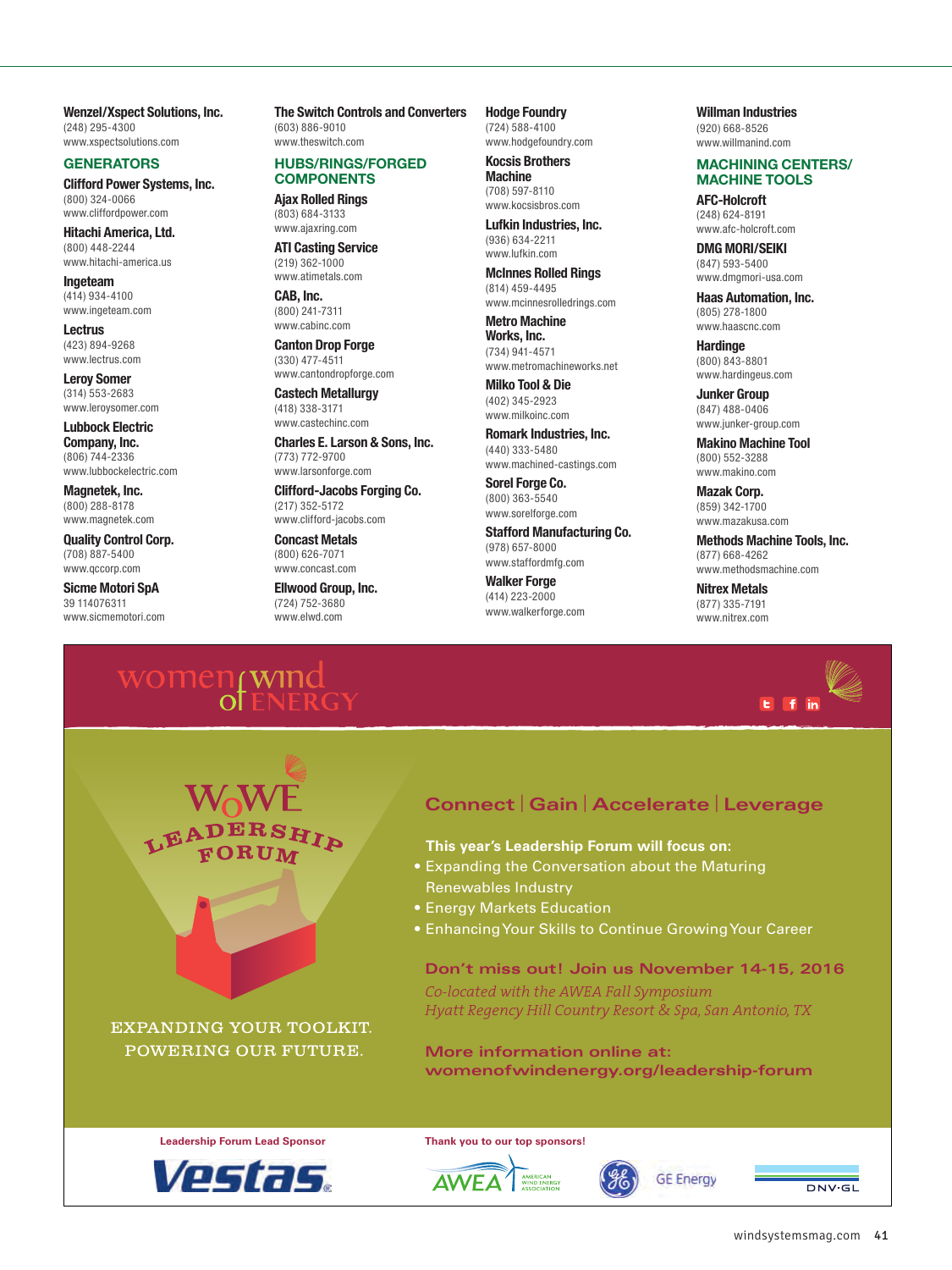<span id="page-5-0"></span>**Okuma** (704) 588-7000 [www.okuma.com](http://www.okuma.com)

**Republic Lagun** (800) 421-2105 [www.lagun.com](http://www.lagun.com)

#### **MATERIAL HANDLING**

**Airfloat LLC** (800) 888-0018 [www.airfloat.com](http://www.airfloat.com)

**Conveyor Application Systems** (888) 279-4227 [www.slingers.com](http://www.slingers.com)

**Fantuzzi Noell U.S.A., Inc.** (630) 587-2681 [www.fantuzzinoellusa.com](http://www.fantuzzinoellusa.com)

**Gallo Equipment Company** (773) 374-5515 [www.galloequipment.com](http://www.galloequipment.com)

**GENESYS Industrial** (816) 525-7701 [www.genesyscorp.net](http://www.genesyscorp.net)

**Hoist Liftruck Mfg., Inc.** (800) 367-5600 [www.hoistlift.com](http://www.hoistlift.com)

**Konecranes Americas** (877) 363-1895 [www.konecranesamericas.com](http://www.konecranesamericas.com)

**Magnetic Products, Inc.** (800) 544-5930 [www.mpimagnet.com](http://www.mpimagnet.com)

**MSC Industrial Supply Co.** (800) 645-7270 [www.mscdirect.com](http://www.mscdirect.com)

**RUD-Chain, Inc.** (319) 294-0001 [www.rudchain.com](http://www.rudchain.com)

**Runnion Equipment Co.** (708) 447-3169 [www.runnionequipment.com](http://www.runnionequipment.com)

**Shuttlelift** (920) 743-8650 [www.shuttlelift.com](http://www.shuttlelift.com)

**Smock Material Handling** (317) 890-3200 [www.smockmh.com](http://www.smockmh.com)

**Stor-loc** (800) 786-7562 [www.storloc.com](http://www.storloc.com)

**Taylor Machine Works, Inc.** (662) 773-3421 ext. 429 [www.taylorbigred.com](http://www.taylorbigred.com)

**Walker Magnetics** (508) 853-3232 [www.walkermagnet.com](http://www.walkermagnet.com)

#### **METAL FABRICATION EQUIPMENT**

**AMC Automation and Modular** (248) 922-4740 [www.amcautomation.com](http://www.amcautomation.com)

**Ambrell** (585) 889-9000 [www.ambrell.com](http://www.ambrell.com)

**Arrow United Industry** (570) 746-1888 [www.arrowunited.com](http://www.arrowunited.com)

**Astoria Wire & Metal Products** (708) 496-9950 [www.astoriawire.com](http://www.astoriawire.com)

**Blastec, Inc.** (770) 475-2700 [www.blastec.com](http://www.blastec.com)

**Cinetic Landis** (216) 271-6000 [www.fivesgroup.com](http://www.fivesgroup.com)

**Cole-Tuve, Inc.** (410) 933-0700

[www.coletuve.com](http://www.coletuve.com) **COMEQ, Inc.** (410) 933-8500 [www.comeq.com](http://www.comeq.com)

**Davi North America** (888) 282-3284 [www.davi.com](http://www.davi.com)

**Dawson-Macdonald Co., Inc.** (800) 556-4456 [www.dawson-macdonald.com](http://www.dawson-macdonald.com)

**Eagle Bending/Carell Corp.** (251) 937-0947 [www.eaglebendingmachines.com](http://www.eaglebendingmachines.com)

**E.G. Hellers Son, Inc.** (800) 233-0929 [www.hellerson.com](http://www.hellerson.com)

**ESAB Welding & Cutting Systems** (843) 669-4111 [www.esabna.com](http://www.esabna.com)

**Foremost Machinery** (800) 732-5289 [www.foremostmachinery.com](http://www.foremostmachinery.com)

**Genzink Steel** (800) 968-2002 [www.genzinksteel.com](http://www.genzinksteel.com)

**Goff, Inc.** (800) 654-4633 [www.goff-inc.com](http://www.goff-inc.com)

**Graebener-Reika** (610) 621-2536 [www.gr-inc.com](http://www.gr-inc.com)

**Greenerd Press & Machine Company** (800) 877-9110 [www.greenerd.com](http://www.greenerd.com)

**Hankook America Corp.** (630) 562-9240

[www.hankookamerica.com](http://www.hankookamerica.com)

**Inductoheat, Inc.** (248) 585-9393 [www.inductoheat.com](http://www.inductoheat.com)

**Industrial Associates** (262) 544-4211 [www.industrialassociates.com](http://www.industrialassociates.com)

**Lincoln Electric** (216) 481-8100 [www.lincolnelectric.com](http://www.lincolnelectric.com)

**Nickleson Machine & Tool, Inc.** (519) 256-7849 [www.nicklesontool.com](http://www.nicklesontool.com)

**Northern Iron & Machine** (651) 778-3300 [www.northernim.com](http://www.northernim.com)

**Prima North America** (413) 598-5200 [www.prima-na.com](http://www.prima-na.com)

**Process Equipment Co.** (937) 667-4451 [www.peco-us.com](http://www.peco-us.com)

**Quickmill, Inc.** (705) 745-2961 [www.quickmill.com](http://www.quickmill.com)

**Strohwig Industries** (800) 624-1677 [www.strohwig.com](http://www.strohwig.com)

**Tauring Group USA** (909) 476-8007 [www.tauringroupusa.com](http://www.tauringroupusa.com)

**TMS Metalizing Systems, Ltd.** (360) 692-6656

[www.tmsmetalizing.com](http://www.tmsmetalizing.com) **VAC-U-MAX** (800) 822-8629 [www.vac-u-max.com](http://www.vac-u-max.com)

**Walinga, Inc.** (800) 466-1197 [www.walinga.com](http://www.walinga.com)

**Waukesha Metal Products** (262) 820-9000 [www.waukeshametal.com](http://www.waukeshametal.com)

**Wheelabrator Group** (800) 845-8508 [www.wheelabratorgroup.com](http://www.wheelabratorgroup.com)

#### **METROLOGY**

**Automated Precision, Inc.** (800) 537-2720 [www.apisensor.com](http://www.apisensor.com)

**Dynamax** (800) 736-0234 [www.dynamax.com](http://www.dynamax.com)

**Etesian Technologies** (413) 835-5387 [www.etesian-tech.com](http://www.etesian-tech.com)

**Geodetic Systems** (321) 724-6831 [www.geodetic.com](http://www.geodetic.com)

**Link Engineering Co.** (734) 453-0800 [www.linkeng.com](http://www.linkeng.com)

**L.S. Starrett Co.** (978) 249-3551 [www.starrett.com](http://www.starrett.com)

**MSC Industrial Supply Co.** (800) 645-7270 [www.mscdirect.com](http://www.mscdirect.com)

**Parker Industries** (631) 567-1000 [www.parkerind.com](http://www.parkerind.com)

**Process Equipment** (800) 998-4191 [www.gearinspection.com](http://www.gearinspection.com)

**Proto Manufacturing** (313) 965-2900 [www.protoxrd.com](http://www.protoxrd.com)

#### **OTHER COMPOSITE COMPONENTS**

**Able Manufacturing & Assembly**

(417) 623-3060 [www.ablemfg.com](http://www.ablemfg.com)

**Amtech Corp.** (509) 877-2228 [www.amtechcorp.com](http://www.amtechcorp.com) **Cerex Advanced Fabrics, Inc.** (850) 937-3321

[www.cerex.com](http://www.cerex.com) **GPI Corp.**

(715) 359-6123 [www.gpicomposites.com](http://www.gpicomposites.com)

#### **OTHER TURBINE COMPONENTS**

**AMETEK Power Instruments** (585) 263-7700

[www.ametekpower.com](http://www.ametekpower.com) **Belden** (800) 235-3361

[www.belden.com](http://www.belden.com) **Dowding Machining**

(800) 742-1083 [www.dowdingindustries.com](http://www.dowdingindustries.com)

**Eaton Corp.** (800) 386-1911 [www.eaton.com](http://www.eaton.com)

**Ebner Fab** (330) 335-1890 [www.ebnerfab.com](http://www.ebnerfab.com)

**Metro Mold & Design** (763) 428-8310 [www.metromold.com](http://www.metromold.com)

**Nissens AS** 45 76262626 [www.nissens.com](http://www.nissens.com)

**PITCH/DRIVE SYSTEMS**

**Balluff, Inc.** (800) 543-8390 [www.balluff.com](http://www.balluff.com)

**Bicron Electronics** (800) 624-2766 [www.bicronusa.com](http://www.bicronusa.com)

**Bonfiglioli U.S.A., Inc.** (859) 334-3333 [www.bonfiglioliusa.com](http://www.bonfiglioliusa.com)

**Bosch Rexroth Hydraulics** (800) 739-7684 [www.boschrexroth-us.com](http://www.boschrexroth-us.com)

**Comer Industries** (704) 588-8400 [www.comerindustries.com](http://www.comerindustries.com)

**Deublin Company** (847) 689-8600 [www.deublin.com](http://www.deublin.com)

**Heidenhain Corp.** (800) 233-0388 [www.heidenhain.com](http://www.heidenhain.com)

**Hydac International** (877) 864-9322 [www.hydacusa.com](http://www.hydacusa.com)

**KEB America, Inc.** (952) 224-1400 [www.kebamerica.com](http://www.kebamerica.com)

**Maxwell Technologies, Inc.** (858) 503-3300 [www.maxwell.com](http://www.maxwell.com)

**Olaer USA** (713) 937-8900 [www.olaerusa.com](http://www.olaerusa.com)

**Rotary Systems, Inc.** (800) 959-0146 [www.rotarysystems.com](http://www.rotarysystems.com)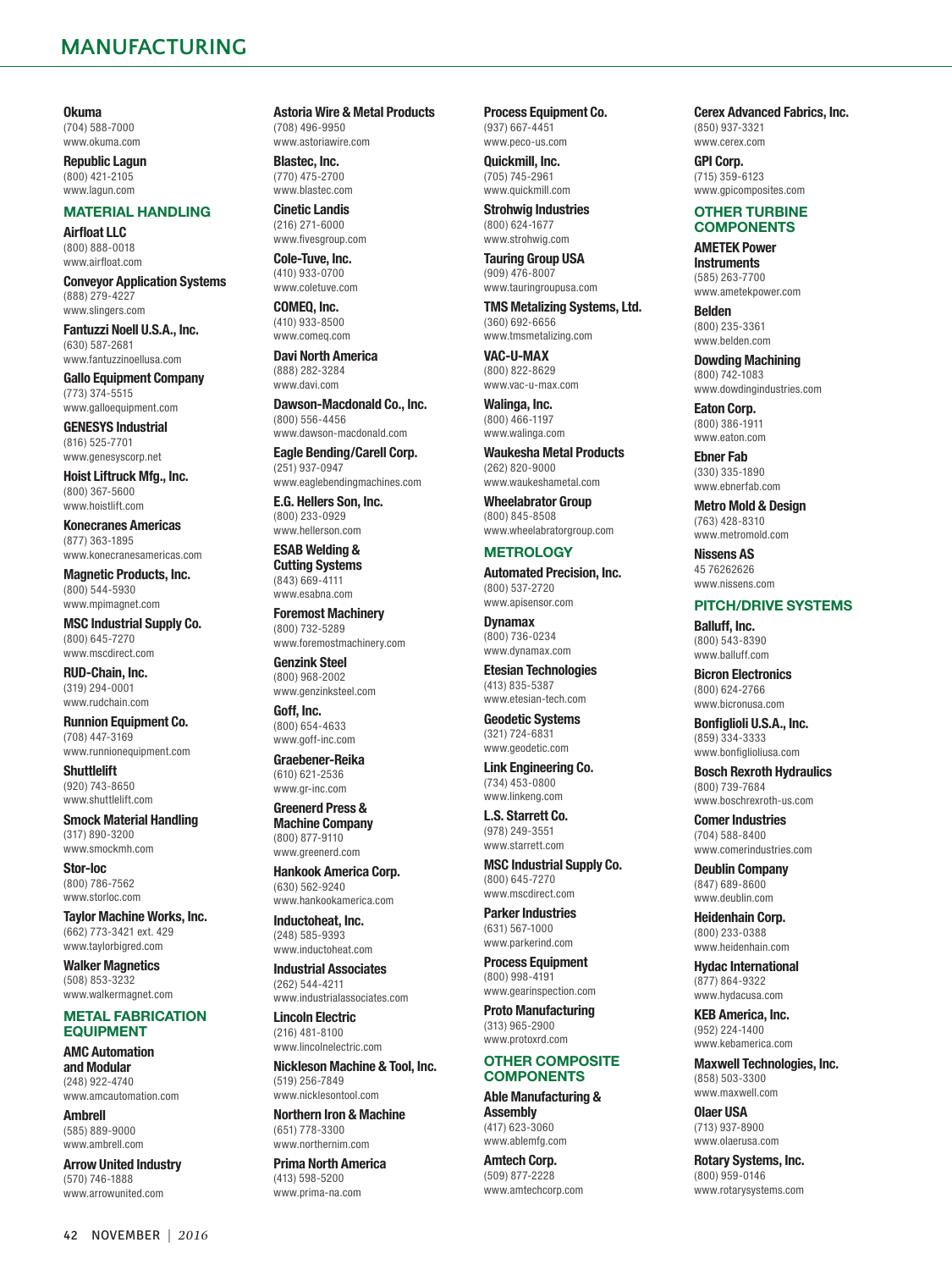<span id="page-6-0"></span>**SIPCO** (281) 480-8711 [www.sipco-mls.com](http://www.sipco-mls.com)

#### **SLIP RINGS/BRUSHES**

**AEGIS WTG Shaft Grounding Ring** (866) 738-1857 [www.est-aegis.com](http://www.est-aegis.com)

**BGB Technology, Inc.** (804) 451-5211 [www.bgbtechnology.com](http://www.bgbtechnology.com)

**Cutsforth, Inc.** (800) 290-6458 [www.cutsforth.com](http://www.cutsforth.com)

**Defense Holdings** (703) 334-2858 [www.dh-inc.com](http://www.dh-inc.com)

**Helwig Carbon Products, Inc.** (800) 962-4851 [www.helwigcarbon.com](http://www.helwigcarbon.com)

**Moog, Inc.** (540) 552-3011 [www.moog.com](http://www.moog.com)

**Morgan AM&T** (800) 999-6322 [www.morganamt.com](http://www.morganamt.com)

**Schleifring North America LLC** (847) 429-9801 [www.schleifring.com](http://www.schleifring.com)

**Smalley Steel Ring** (847) 719-5900 [www.smalley.com](http://www.smalley.com)

**United Equipment Accessories** (877) 352-4739 [www.uea-inc.com](http://www.uea-inc.com)

#### **STEELS/METALS**

**Aarrowcast, Inc.** (715) 526-3600 [www.aarrowcast.com](http://www.aarrowcast.com)

**ArcelorMittal, Inc.** (800) 422-9422 [www.arcelormittal.com](http://www.arcelormittal.com)

**Atkore International** (800) 882-5543 [www.atkore.com](http://www.atkore.com)

**Bakker Magnetics BV** 31 402678678 [www.bakkermagnetics.com](http://www.bakkermagnetics.com)

**BJA Magnetics** (978) 514-9919 [www.bjamagnetics.com](http://www.bjamagnetics.com)

**Buck Company, Inc.** (717) 284-4114 [www.buckcompany.com](http://www.buckcompany.com)

**Dura-Bar** (800) 227-6455 [www.dura-bar.com](http://www.dura-bar.com)

**Fehr Bros. Industries, Inc.** (800) 431-3095 [www.fehr.com](http://www.fehr.com)

**Grede Holdings LLC** (248) 440-9500 [www.grede.com](http://www.grede.com)

**Helgesen** (262) 709-4444 [www.helgesen.com](http://www.helgesen.com) **Industrial Steel Construction** (219) 885-7600 www.ischridge.com

**Leeco Steel LLC** (800) 621-4366 [www.leecosteel.com](http://www.leecosteel.com)

**Mabry Castings, Ltd.** (409) 842-2223 [www.mabrycastings.com](http://www.mabrycastings.com)

**Mercotac, Inc.** (760) 431-7723 [www.mercotac.com](http://www.mercotac.com)

**Mid America Stainless** (800) 692-3800 [www.mastainless.com](http://www.mastainless.com)

**Neenah Enterprises, Inc.** (800) 558-5075 [www.nfco.com](http://www.nfco.com)

**Olympic Steel Co.** (800) 321-6290 [www.olysteel.com](http://www.olysteel.com)

**Pegasus Steel** (843) 737-9900 [www.pegasussteel.com](http://www.pegasussteel.com)

**Precision Steel Warehouse, Inc.** (800) 323-0740 [www.precisionsteel.com](http://www.precisionsteel.com)

**Republic Engineered Products** (800) 232-7157 [www.republicengineered.com](http://www.republicengineered.com)

**Ryerson Metals** (312) 292-5000 [www.ryerson.com](http://www.ryerson.com)

**Standard Iron & Wire Works, Inc.** (763) 295-8700 [www.std-iron.com](http://www.std-iron.com)

**Sapa** (877) 710-7272 [www.sapagroup.com/na](http://www.sapagroup.com/na)

**Supermetal Structures, Inc.** (418) 834-1955 [www.supermetal.com](http://www.supermetal.com)

**Thermion Metalizing Sys.** (877) 884-3428 [www.thermioninc.com](http://www.thermioninc.com)

**Three D Metals** (800) 362-9905

[www.threedmetals.com](http://www.threedmetals.com) **Williams Metals and Welding Alloys, Inc.**

(877) 499-1544 [www.wmwa.net](http://www.wmwa.net)

**Worthington Industries** (614) 438-3210 [www.worthingtonindustries.com](http://www.worthingtonindustries.com)

#### **TOWER INTERNALS**

**Avanti Wind Systems, Inc.** (262) 641-9101 [www.avanti-online.com](http://www.avanti-online.com)

**CMC/BMC Utility Products** (513) 860-4455 [www.cmclugs.com](http://www.cmclugs.com)

**GenMet** (262) 238-7000 [www.genmet.com](http://www.genmet.com)

**Millerbernd Laser** (320) 485-2685 [www.millerbernd.com](http://www.millerbernd.com) **Moltec Windpower Products, Inc.** (905) 829-9922 [www.moltecwind.com](http://www.moltecwind.com)

**ODU U.S.A., Inc.** (805) 484-0540 [www.odu-usa.com](http://www.odu-usa.com)

**Zarges Aluminum Systems** (704) 357-6285 [www.zarges-cases.com](http://www.zarges-cases.com)

#### **TURBINE SYSTEMS**

**Acciona Windpower NA LLC** (319) 643-9463 [www.acciona-na.com](http://www.acciona-na.com)

**Aeronautica Windpower LLC** (800) 360-0132 [www.aeronauticawind.com](http://www.aeronauticawind.com)

**Aerostar, Inc.** (508) 636-5200 [www.aerostarwind.com](http://www.aerostarwind.com)

**BroadStar Wind Systems** (203) 272-3011 [www.broadstarwindsystems.com](http://www.broadstarwindsystems.com)

**Endurance Wind Power, Inc.** (888) 440-4451 [www.endurancewindpower.com](http://www.endurancewindpower.com)

**Enertech** (316) 836-2256 [www.enertechwind.com](http://www.enertechwind.com)

**Free Breeze Energy Systems, Ltd.** (519) 885-4311 [www.freebreeze.com](http://www.freebreeze.com)

**Gamesa Wind U.S.** (215) 710-3100 [www.gamesacorp.com/en](http://www.gamesacorp.com/en)

**GE Energy** (678) 844-6000 [www.ge-energy.com/wind](http://www.ge-energy.com/wind)

**Goldwind USA** (312) 948-8050 [www.goldwindamerica.com](http://www.goldwindamerica.com)

**Heartland Energy Solutions** (641) 464-3900 [www.heartlandenergysolutions.com](http://www.heartlandenergysolutions.com)

**Home Energy USA** (888) 712-8088 [www.homeenergyusa.net](http://www.homeenergyusa.net)

**Hyundai Heavy Industries Co., Ltd.** (334) 481-2000

[english.hhi.co.kr](http://english.hhi.co.kr) **Lux Wind Power Ltd.** (306) 221-3297 [www.luxwindpower.com](http://www.luxwindpower.com)

**Mitsubishi Power Systems** (407) 688-6201 [www.mpshq.com](http://www.mpshq.com)

**Nordex U.S.A., Inc.** (312) 386-4100 [www.nordex-online.com](http://www.nordex-online.com)

**Northeast Windpower Corp.** (508) 636-4700 [www.northeastwindpower.com](http://www.northeastwindpower.com)

**Northern Power Systems** (877) 906-6784 [www.northernpower.com](http://www.northernpower.com)

**Samsung Heavy Industries** 82 234587311 [www.shi.samsung.co.kr/eng/](http://www.shi.samsung.co.kr/eng/)

**Sauer Energy, Inc.** (888) 829-8748 [www.sauerenergy.com](http://www.sauerenergy.com)

**Seaforth Energy** (902) 406-4400 [www.seaforthenergy.com](http://www.seaforthenergy.com)

**Senvion** (303) 302-9350 [www.senvion.com](http://www.senvion.com)

**Sheerwind** (952) 556-0173 Sheerwind.com

**Siemens Energy, Inc.** (800) 743-6367 [www.energy.siemens.com](http://www.energy.siemens.com)

**Sinovel Wind Co., Ltd.** 86 1062515566 [www.sinovel.com](http://www.sinovel.com)

**Suzlon Wind Energy Corp.** (773) 328-5077 [www.suzlon.com](http://www.suzlon.com)

**SWG Energy, Inc.** (214) 870-4332 [www.swgenergy.com](http://www.swgenergy.com)

**Urban Green Energy** (917) 720-5685 [www.urbangreenenergy.com](http://www.urbangreenenergy.com)

**Ventera Wind, Inc.** (218) 624-4040 [www.venteraenergy.com](http://www.venteraenergy.com)

**Vestas** (503) 327-2000 [www.vestas.com](http://www.vestas.com)

#### **TURBINE SUBCOMPONENTS/ ELECTRICAL**

**Bal Seal Engineering, Inc.** (800) 366-1006 [www.balseal.com](http://www.balseal.com)

**Bicron Electronics** (800) 624-2766 [www.bicron-magnetics.com](http://www.bicron-magnetics.com)

**Converteam Canada** (412) 967-0765 [www.converteam.com](http://www.converteam.com)

**Deublin** (847) 689-8600 [www.deublin.com](http://www.deublin.com)

**EPCOS, Inc.** (516) 509-7771 [www.epcos.com](http://www.epcos.com)

**FCI-BURNDY Products** (800) 237-2374 [www.fciconnect.com](http://www.fciconnect.com)

**Hoffman Enclosures** (763) 421-2240

[www.hoffmanonline.com](http://www.hoffmanonline.com) **ILSCO** (513) 533-6200

[www.ilsco.com](http://www.ilsco.com) **Lakeland Companies** (763) 544-0321 [www.lakelandcompanies.com](http://www.lakelandcompanies.com)

**Littelfuse** (733) 628-1000 [www.littelfuse.com](http://www.littelfuse.com)

**Marathon Special Products** (419) 352-8441 ext. 236 [www.marathonsp.com](http://www.marathonsp.com)